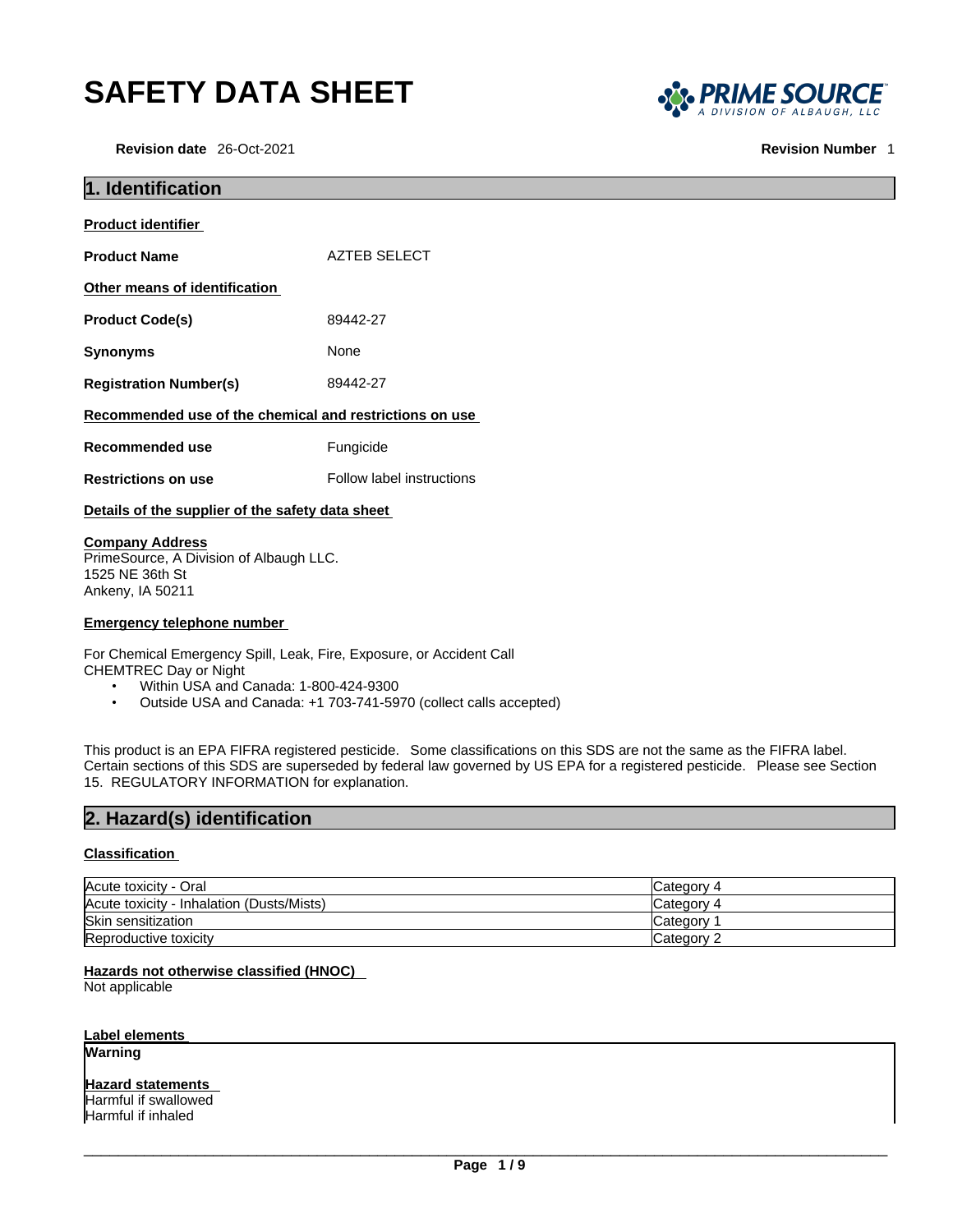May cause an allergic skin reaction Suspected of damaging fertility or the unborn child



**Odor** Odorless

## **Precautionary Statements - Prevention**

Obtain special instructions before use Do not handle until all safety precautions have been read and understood Wear protective gloves/protective clothing/eye protection/face protection Wash face, hands and any exposed skin thoroughly after handling Do not eat, drink or smoke when using this product Avoid breathing dust/fume/gas/mist/vapors/spray Use only outdoors or in a well-ventilated area Contaminated work clothing must not be allowed out of the workplace

## **Precautionary Statements - Response**

IF exposed or concerned: Get medical advice/attention Specific treatment (see .? on this label) IF ON SKIN: Wash with plenty of water and soap If skin irritation or rash occurs: Get medical advice/attention Wash contaminated clothing before reuse IF INHALED: Remove person to fresh air and keep comfortable for breathing IF SWALLOWED: Call a POISON CENTER or doctor if you feel unwell Rinse mouth

### **Precautionary Statements - Storage**

Store locked up

#### **Precautionary Statements - Disposal**

Dispose of contents/container to an approved waste disposal plant

#### **Unknown acute toxicity**

#### **Other information**

Very toxic to aquatic life with long lasting effects. Very toxic to aquatic life.

## **3. Composition/information on ingredients**

### **Substance**

Not applicable.

## **Mixture**

| Chemical name                | CAS No             | Weight-%      | Active Ingredient |
|------------------------------|--------------------|---------------|-------------------|
| Tebuconazole                 | 107534-96-3        | 26.09-27.71   |                   |
| Azoxystrobin                 | 131860-33-8        | 11.30-12.49   |                   |
| Propylene Glycol             | $57 - 55 - 6$      | 7.60-8.40     |                   |
| 1.2-Benzisothiazol-3(2H)-one | 2634-33-5          | $0.09 - 0.11$ |                   |
| Other Ingredients            | <b>PROPRIETARY</b> | >50.0         |                   |

\*The exact percentage (concentration) of composition has been withheld as a trade secret.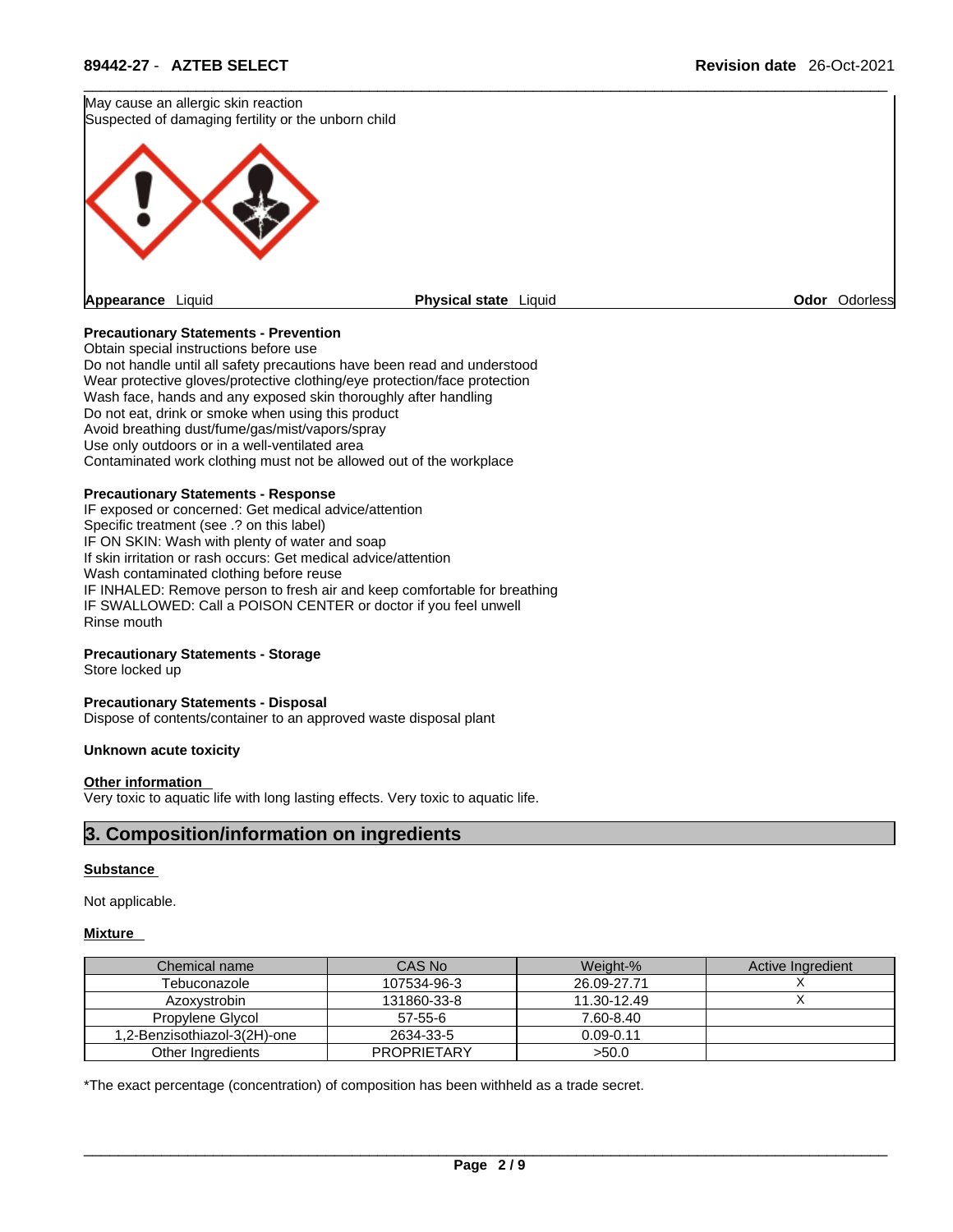## **4. First-aid measures**

## **Description of first aid measures**

| <b>General advice</b>                                                      | Show this safety data sheet to the doctor in attendance.                                                                                                                                                                                                                   |  |
|----------------------------------------------------------------------------|----------------------------------------------------------------------------------------------------------------------------------------------------------------------------------------------------------------------------------------------------------------------------|--|
| <b>Inhalation</b>                                                          | Remove to fresh air. If symptoms persist, call a physician. If breathing has stopped, give<br>artificial respiration. Get medical attention immediately.                                                                                                                   |  |
| Eye contact                                                                | Rinse thoroughly with plenty of water for at least 15 minutes, lifting lower and upper eyelids.<br>Consult a physician.                                                                                                                                                    |  |
| <b>Skin contact</b>                                                        | Wash with soap and water. May cause an allergic skin reaction. In the case of skin irritation<br>or allergic reactions see a physician.                                                                                                                                    |  |
| Ingestion                                                                  | Do NOT induce vomiting. Rinse mouth. Never give anything by mouth to an unconscious<br>person. Get medical attention.                                                                                                                                                      |  |
| Self-protection of the first aider                                         | Ensure that medical personnel are aware of the material(s) involved, take precautions to<br>protect themselves and prevent spread of contamination. Avoid breathing vapors or mists.<br>Use personal protective equipment as required. See section 8 for more information. |  |
| Most important symptoms and effects, both acute and delayed                |                                                                                                                                                                                                                                                                            |  |
| <b>Symptoms</b>                                                            | Itching. Rashes. Hives. Coughing and/ or wheezing. Difficulty in breathing.                                                                                                                                                                                                |  |
| Indication of any immediate medical attention and special treatment needed |                                                                                                                                                                                                                                                                            |  |
| Note to physicians                                                         | May cause sensitization in susceptible persons. Treat symptomatically.                                                                                                                                                                                                     |  |
|                                                                            |                                                                                                                                                                                                                                                                            |  |

## **5. Fire-fighting measures**

| <b>Suitable Extinguishing Media</b>                                    | Use extinguishing measures that are appropriate to local circumstances and the<br>surrounding environment.                            |
|------------------------------------------------------------------------|---------------------------------------------------------------------------------------------------------------------------------------|
| <b>Large Fire</b>                                                      | CAUTION: Use of water spray when fighting fire may be inefficient.                                                                    |
| Unsuitable extinguishing media                                         | Do not scatter spilled material with high pressure water streams.                                                                     |
| Specific hazards arising from the<br>chemical                          | Product is or contains a sensitizer. May cause sensitization by skin contact.                                                         |
| <b>Explosion data</b><br><b>Sensitivity to mechanical impact None.</b> |                                                                                                                                       |
| Sensitivity to static discharge                                        | None.                                                                                                                                 |
| Special protective equipment and<br>precautions for fire-fighters      | Firefighters should wear self-contained breathing apparatus and full firefighting turnout<br>gear. Use personal protection equipment. |

## **6. Accidental release measures**

**Personal precautions, protective equipment and emergency procedures**

| <b>Personal precautions</b> | Avoid contact with skin, eyes or clothing. Ensure adequate ventilation. Use personal<br>protective equipment as required. Evacuate personnel to safe areas. Keep people away<br>from and upwind of spill/leak. Avoid breathing vapors or mists. |
|-----------------------------|-------------------------------------------------------------------------------------------------------------------------------------------------------------------------------------------------------------------------------------------------|
| <b>Other information</b>    | Refer to protective measures listed in Sections 7 and 8.                                                                                                                                                                                        |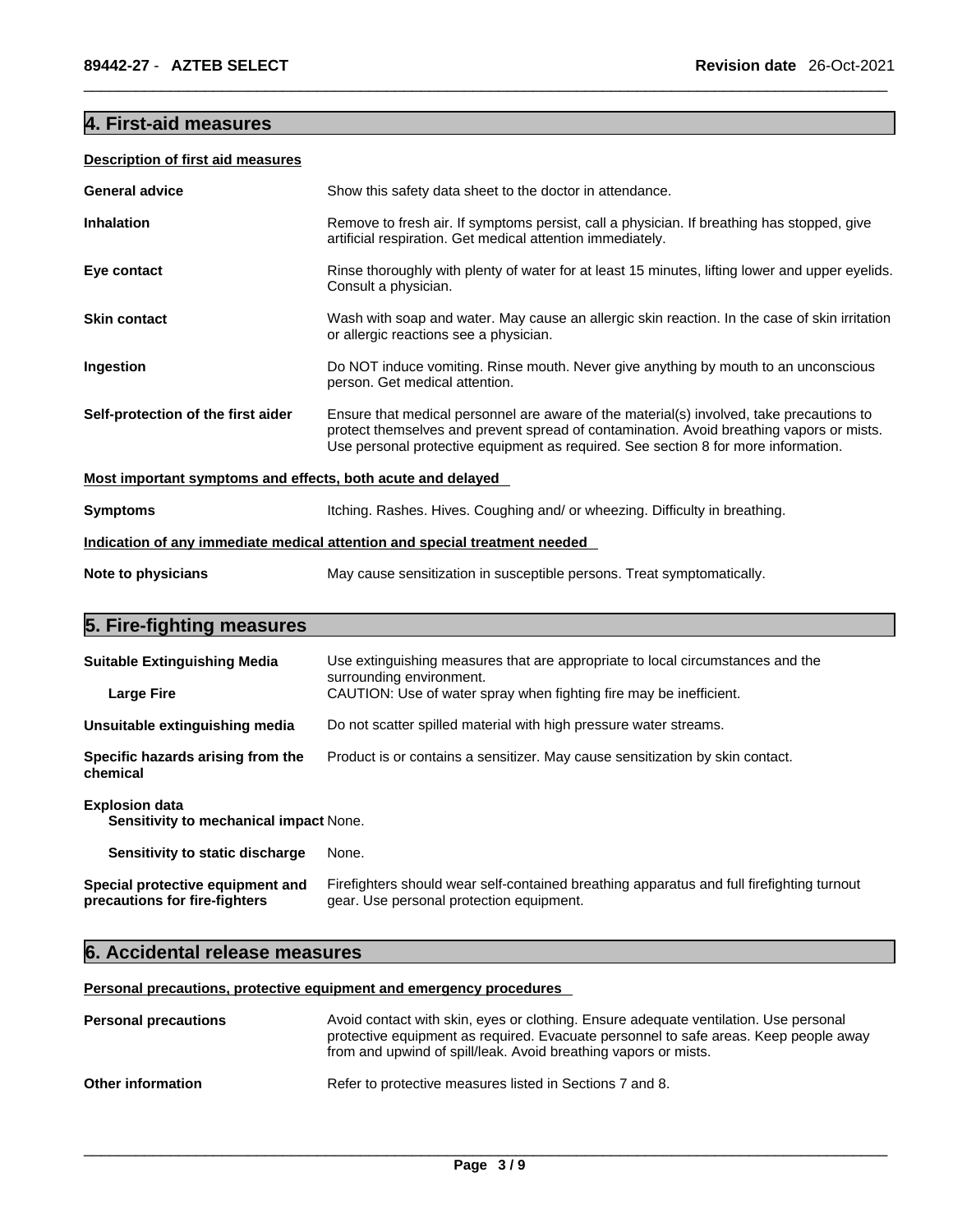## **Methods and material for containment and cleaning up**

| <b>Methods for containment</b> | Prevent further leakage or spillage if safe to do so. |
|--------------------------------|-------------------------------------------------------|
| Methods for cleaning up        | Pick up and transfer to properly labeled containers.  |

## **7. Handling and storage Precautions for safe handling Advice on safe handling** Handle in accordance with good industrial hygiene and safety practice. Avoid contact with skin, eyes or clothing. Ensure adequate ventilation. In case of insufficient ventilation, wear suitable respiratory equipment. Do not eat, drink or smoke when using this product. Take off contaminated clothing and wash before reuse. Remove contaminated clothing and shoes. Avoid breathing vapors or mists. **Conditions for safe storage, including any incompatibilities**

**Storage Conditions** Keep containers tightly closed in a dry, cool and well-ventilated place. Keep out of the reach of children. Store locked up.

## **8. Exposure controls/personal protection**

### **Control parameters**

**Exposure Limits** This product, as supplied, does not contain any hazardous materials with occupational exposure limits established by the region specific regulatory bodies.

#### **Biological occupational exposure limits**

This product, as supplied, does not contain any hazardous materials with biological limits established by the region specific regulatory bodies

#### **Appropriate engineering controls**

| <b>Engineering controls</b> | Showers              |
|-----------------------------|----------------------|
|                             | Eyewash stations     |
|                             | Ventilation systems. |

| Individual protection measures, such as personal protective equipment |                                                                                                                                                                             |  |
|-----------------------------------------------------------------------|-----------------------------------------------------------------------------------------------------------------------------------------------------------------------------|--|
| <b>Eye/face protection</b>                                            | Wear safety glasses with side shields (or goggles).                                                                                                                         |  |
| <b>Hand protection</b>                                                | Wear suitable gloves.                                                                                                                                                       |  |
|                                                                       |                                                                                                                                                                             |  |
| Skin and body protection                                              | Wear suitable protective clothing.                                                                                                                                          |  |
| <b>Respiratory protection</b>                                         | No protective equipment is needed under normal use conditions. If exposure limits are<br>exceeded or irritation is experienced, ventilation and evacuation may be required. |  |
| General hygiene considerations                                        | Do not eat, drink or smoke when using this product. Wash hands before breaks and<br>immediately after handling the product.                                                 |  |

## **9. Physical and chemical properties**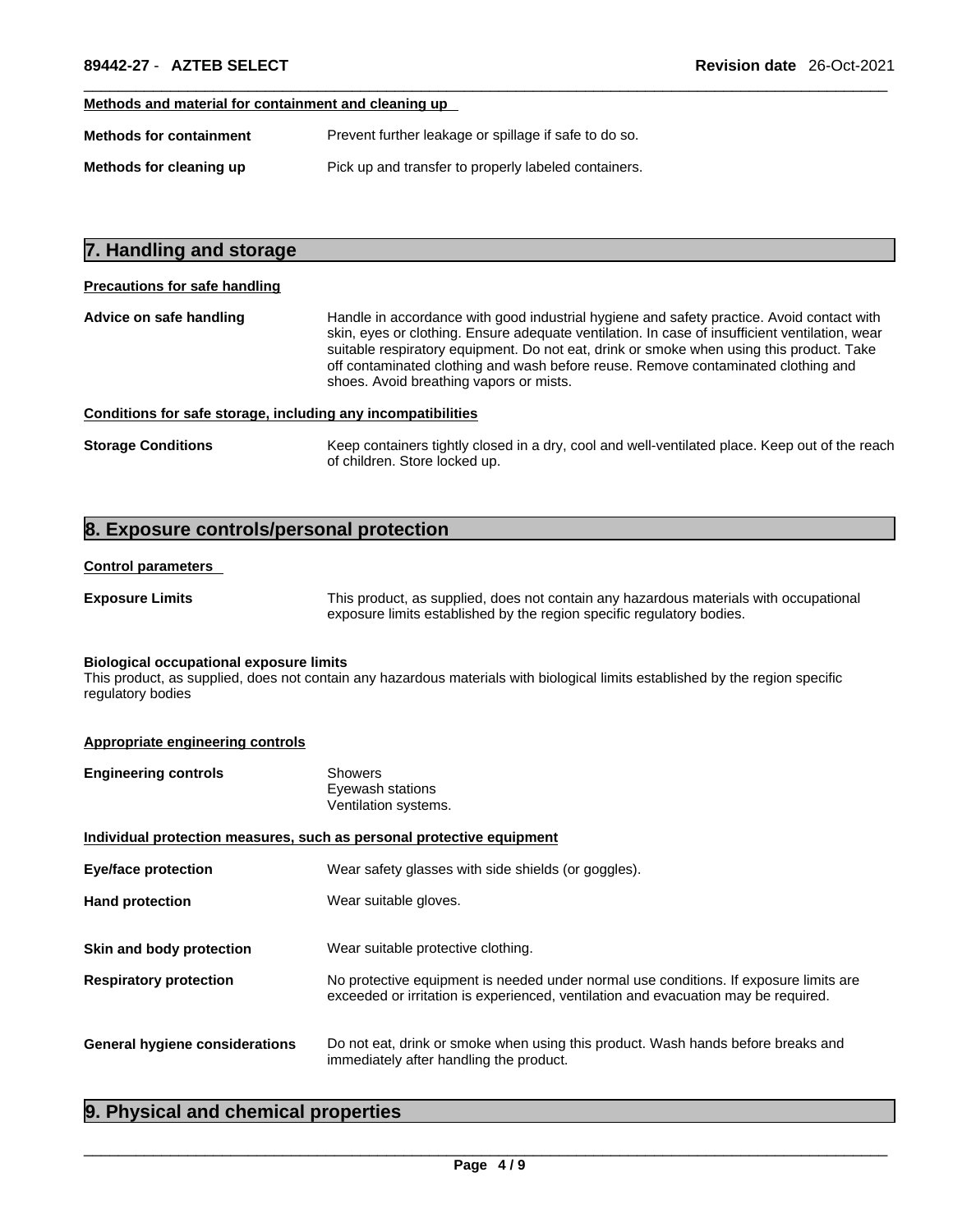| Information on basic physical and chemical properties |                                                                                                     |                  |
|-------------------------------------------------------|-----------------------------------------------------------------------------------------------------|------------------|
| <b>Physical state</b>                                 | Liquid                                                                                              |                  |
| Appearance                                            | Liquid                                                                                              |                  |
| Color                                                 | white                                                                                               |                  |
| Odor                                                  | <b>Odorless</b>                                                                                     |                  |
| <b>Odor threshold</b>                                 | No data available                                                                                   |                  |
|                                                       |                                                                                                     |                  |
| <b>Property</b>                                       | <b>Values</b>                                                                                       | Remarks • Method |
| рH                                                    | $6.3 - 7.3$                                                                                         |                  |
| Melting point / freezing point                        | No data available                                                                                   |                  |
| Boiling point / boiling range                         | 97.5 $\degree$ C                                                                                    |                  |
| <b>Flash point</b>                                    | $>97.5$ °C                                                                                          |                  |
| <b>Evaporation rate</b>                               | No data available                                                                                   |                  |
| Flammability (solid, gas)                             | No data available                                                                                   |                  |
| <b>Flammability Limit in Air</b>                      |                                                                                                     |                  |
| Upper flammability or explosive                       | No data available                                                                                   |                  |
| <b>limits</b>                                         |                                                                                                     |                  |
| Lower flammability or explosive                       | No data available                                                                                   |                  |
| <b>limits</b>                                         |                                                                                                     |                  |
| Vapor pressure                                        | 1.1 x 10-7 mPa (20°C) (Azoxystrobin)                                                                |                  |
| <b>Vapor density</b>                                  | No data available                                                                                   |                  |
| <b>Relative density</b>                               | No data available                                                                                   |                  |
| <b>Water solubility</b>                               | No data available                                                                                   |                  |
| Solubility(ies)                                       | No data available                                                                                   |                  |
| <b>Partition coefficient</b>                          | log Pow = $2.5$ ( $25^{\circ}$ C) (Azoxystrobin)                                                    |                  |
| <b>Autoignition temperature</b>                       | No data available                                                                                   |                  |
| <b>Decomposition temperature</b>                      |                                                                                                     |                  |
| <b>Kinematic viscosity</b>                            | 56.28 mm2 /s (20°C), 31.82 mm2 /s                                                                   |                  |
|                                                       | $(40^{\circ}C)$                                                                                     |                  |
| <b>Dynamic viscosity</b>                              | No data available                                                                                   |                  |
|                                                       |                                                                                                     |                  |
| <b>Other information</b>                              |                                                                                                     |                  |
| <b>Explosive properties</b>                           | No information available                                                                            |                  |
| <b>Oxidizing properties</b>                           | No information available                                                                            |                  |
| <b>Softening point</b>                                | No data available                                                                                   |                  |
| <b>Molecular weight</b>                               | No data available                                                                                   |                  |
| <b>VOC Content (%)</b>                                | No information available                                                                            |                  |
| <b>Liquid Density</b>                                 | $1.05 - 1.09$ g/ml $(8.76 - 9.10$ lb/gl)*                                                           |                  |
| <b>Bulk density</b>                                   | No data available                                                                                   |                  |
|                                                       | *Listed density is an approximate value and does not necessarily represent that of a specific batch |                  |

## **10. Stability and reactivity**

| <b>Reactivity</b>                                                       | No information available.                 |
|-------------------------------------------------------------------------|-------------------------------------------|
| <b>Chemical stability</b>                                               | Stable under normal conditions.           |
| <b>Possibility of hazardous reactions</b> None under normal processing. |                                           |
| <b>Conditions to avoid</b>                                              | Excessive heat.                           |
| Incompatible materials                                                  | None known based on information supplied. |
|                                                                         |                                           |

**Hazardous decomposition products** None known based on information supplied.

## **11. Toxicological information**

**Information on likely routes of exposure**

## **Product Information**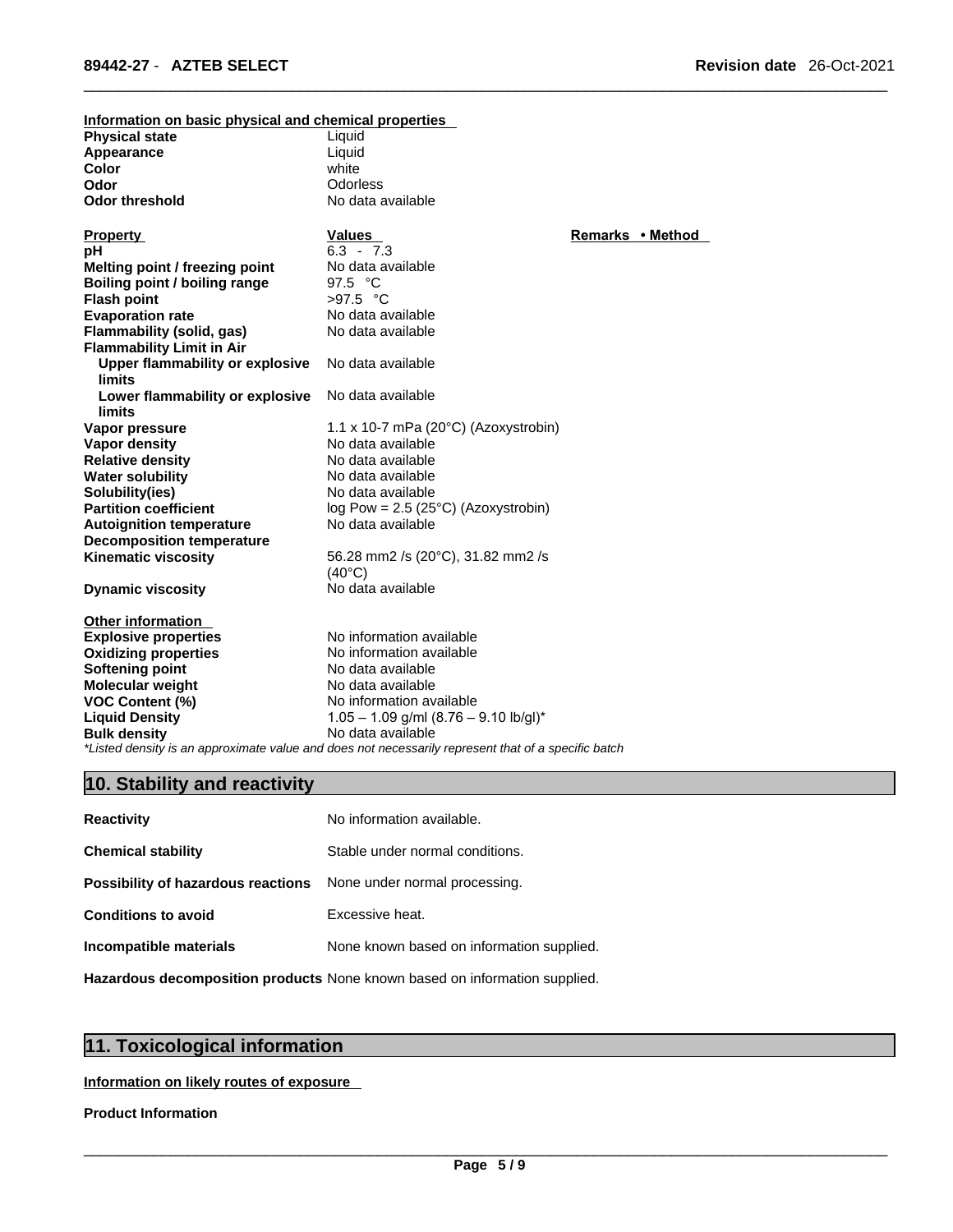| <b>Inhalation</b>   | Specific test data for the substance or mixture is not available. Harmful by inhalation.<br>(based on components).                                                                                                                |
|---------------------|-----------------------------------------------------------------------------------------------------------------------------------------------------------------------------------------------------------------------------------|
| Eye contact         | Specific test data for the substance or mixture is not available.                                                                                                                                                                 |
| <b>Skin contact</b> | May cause sensitization by skin contact. Specific test data for the substance or mixture is<br>not available. Repeated or prolonged skin contact may cause allergic reactions with<br>susceptible persons. (based on components). |
| <b>Ingestion</b>    | Specific test data for the substance or mixture is not available. Harmful if swallowed. (based<br>on components).                                                                                                                 |

## **<u>Symptoms related to the physical, chemical and toxicological characteristics</u>**

**Symptoms Itching. Rashes. Hives. Coughing and/ or wheezing.** 

## **Acute toxicity**

**Numerical measures of toxicity**

## **Unknown acute toxicity**

| Oral LD50                    | >5,000 mg/kg    |  |
|------------------------------|-----------------|--|
| Dermal LD50                  | $> 4,000$ mg/kg |  |
| <b>Inhalation LC50</b>       | $>4.0$ mg/L     |  |
| <b>Component Information</b> |                 |  |

| <b>UUIIIDUIIGIIL IIIIUIIIIAUUII</b>       |                      |                          |                                                                                                                                                          |
|-------------------------------------------|----------------------|--------------------------|----------------------------------------------------------------------------------------------------------------------------------------------------------|
| Chemical name                             | Oral LD50            | Dermal LD50              | Inhalation LC50                                                                                                                                          |
| Tebuconazole<br>107534-96-3               | $=$ 3352 mg/kg (Rat) | (Rat)                    | $>$ 5000 mg/kg (Rat) $>$ 5 g/kg   $>$ 371 mg/m <sup>3</sup> (Rat) 4 h $>$ 5093<br>(Rat) $4 h > 800 mg/m3$<br>$\mathsf{Im}$ g/m <sup>3</sup><br>Rat ) 4 h |
| Azoxystrobin<br>131860-33-8               | $>$ 5000 mg/kg (Rat) |                          | $(Rat)$ 4 h =<br>$= 0.698$ mg/L<br>$0.962$ mg/L<br>$(Rat)$ 4 h                                                                                           |
| Propylene Glycol<br>57-55-6               | $= 20$ g/kg (Rat)    | $= 20800$ mg/kg (Rabbit) |                                                                                                                                                          |
| 1,2-Benzisothiazol-3(2H)-one<br>2634-33-5 | $= 1020$ mg/kg (Rat) |                          |                                                                                                                                                          |

## **Delayed and immediate effects as well as chronic effects from short and long-term exposure**

| <b>Skin corrosion/irritation</b>  | Slightly irritating to the skin.                                                                                                                                  |
|-----------------------------------|-------------------------------------------------------------------------------------------------------------------------------------------------------------------|
| Serious eye damage/eye irritation | Mildly irritating.                                                                                                                                                |
| Respiratory or skin sensitization | Did not cause sensitization on laboratory animals.                                                                                                                |
| Germ cell mutagenicity            | No information available.                                                                                                                                         |
| Carcinogenicity                   | No information available.                                                                                                                                         |
| <b>Reproductive toxicity</b>      | Contains a known or suspected reproductive toxin. Classification based on data available<br>for ingredients. Suspected of damaging fertility or the unborn child. |
| <b>STOT - single exposure</b>     | No information available.                                                                                                                                         |
| <b>STOT - repeated exposure</b>   | No information available.                                                                                                                                         |
| <b>Aspiration hazard</b>          | No information available.                                                                                                                                         |
| Other adverse effects             | No data available.                                                                                                                                                |
| Interactive effects               | No data available.                                                                                                                                                |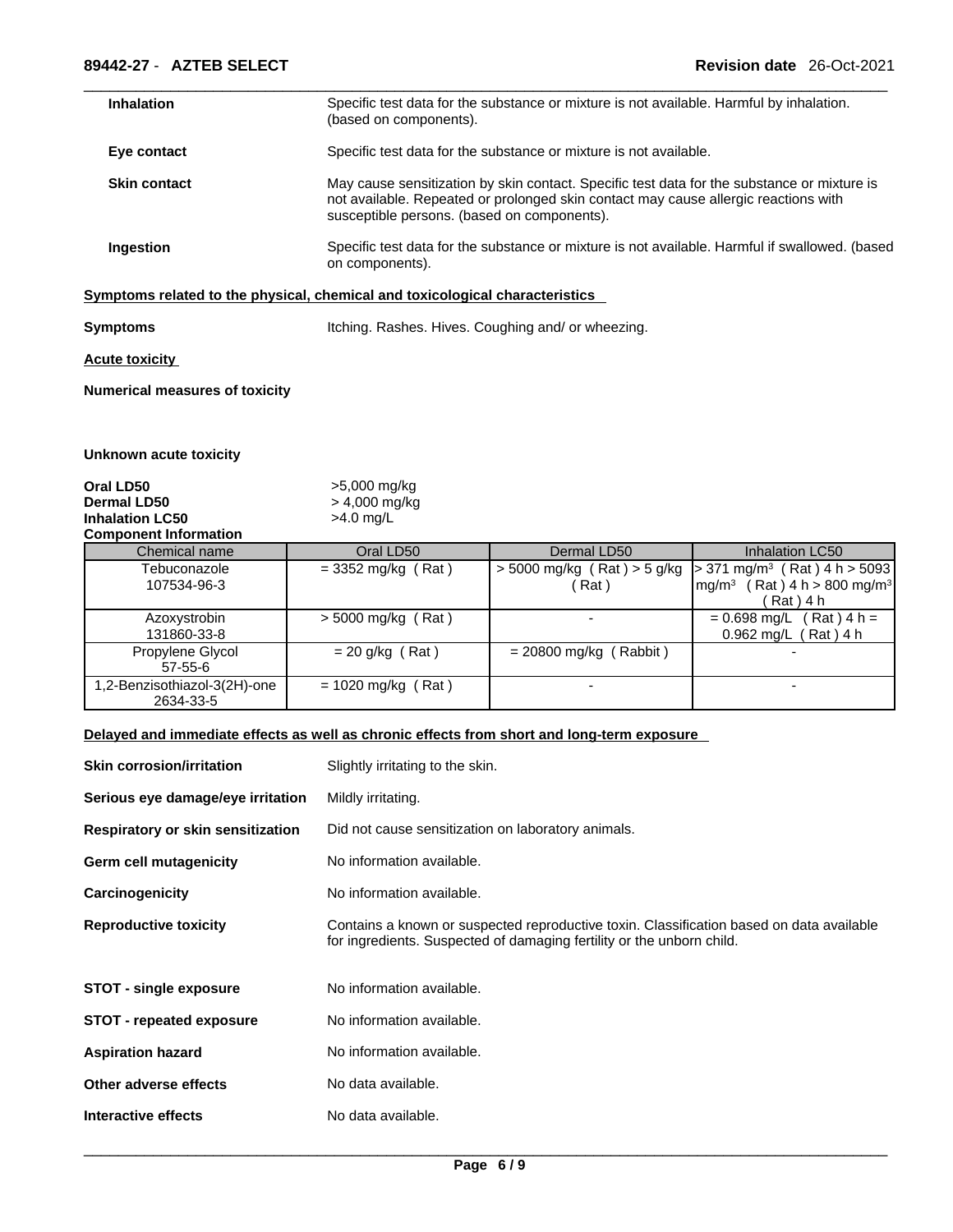## **12. Ecological information**

**Ecotoxicity Very toxic to aquatic life with long lasting effects.** 

| Chemical name    | Algae/aquatic plants | Fish                                          | Toxicity to    | Crustacea             |
|------------------|----------------------|-----------------------------------------------|----------------|-----------------------|
|                  |                      |                                               | microorganisms |                       |
| Propylene Glycol |                      | EC50: =19000mg/L (96h, LC50: =51600mg/L (96h, |                | EC50: >1000mg/L (48h, |
| 57-55-6          | Pseudokirchneriella  | Oncorhynchus mykiss)                          |                | Daphnia magna) EC50:  |
|                  | subcapitata)         | LC50: 41 - 47mL/L (96h,                       |                | >10000mg/L (24h,      |
|                  |                      | Oncorhynchus mykiss)                          |                | Daphnia magna)        |
|                  |                      | LC50: =51400mg/L (96h,                        |                |                       |
|                  |                      | Pimephales promelas)                          |                |                       |
|                  |                      | LC50: =710mg/L (96h,                          |                |                       |
|                  |                      | Pimephales promelas)                          |                |                       |

## **Persistence and degradability** No data available.

**Bioaccumulation** There is no data for this product.

### **Component Information**

| Chemical name                | Partition coefficient |
|------------------------------|-----------------------|
| 1,2-Benzisothiazol-3(2H)-one | ں. ا                  |
| 2634-33-5                    |                       |

**Other adverse effects** No information available.

## **13. Disposal considerations**

## **Waste treatment methods**

| Waste from residues/unused    | Dispose of in accordance with local regulations. Dispose of waste in accordance with |
|-------------------------------|--------------------------------------------------------------------------------------|
| products                      | environmental legislation.                                                           |
| <b>Contaminated packaging</b> | Do not reuse empty containers.                                                       |

## **14. Transport information**

DOT Not regulated

| 15. Regulatory information                        |                                |  |  |  |  |
|---------------------------------------------------|--------------------------------|--|--|--|--|
| <b>U.S. EPA Label Information</b>                 |                                |  |  |  |  |
| <b>EPA Pesticide Registration Number 89442-27</b> |                                |  |  |  |  |
| <b>EPA Pesticide Label</b>                        | CAUTION. HARMFUL IF SWALLOWED. |  |  |  |  |
| International Inventories                         |                                |  |  |  |  |
| <b>TSCA</b>                                       | Does not comply                |  |  |  |  |
| <b>DSL/NDSL</b>                                   | Does not comply                |  |  |  |  |
| <b>EINECS/ELINCS</b>                              | Does not comply                |  |  |  |  |
| <b>ENCS</b>                                       | Does not comply                |  |  |  |  |
| <b>IECSC</b>                                      | Does not comply                |  |  |  |  |
| <b>KECL</b>                                       | Does not comply                |  |  |  |  |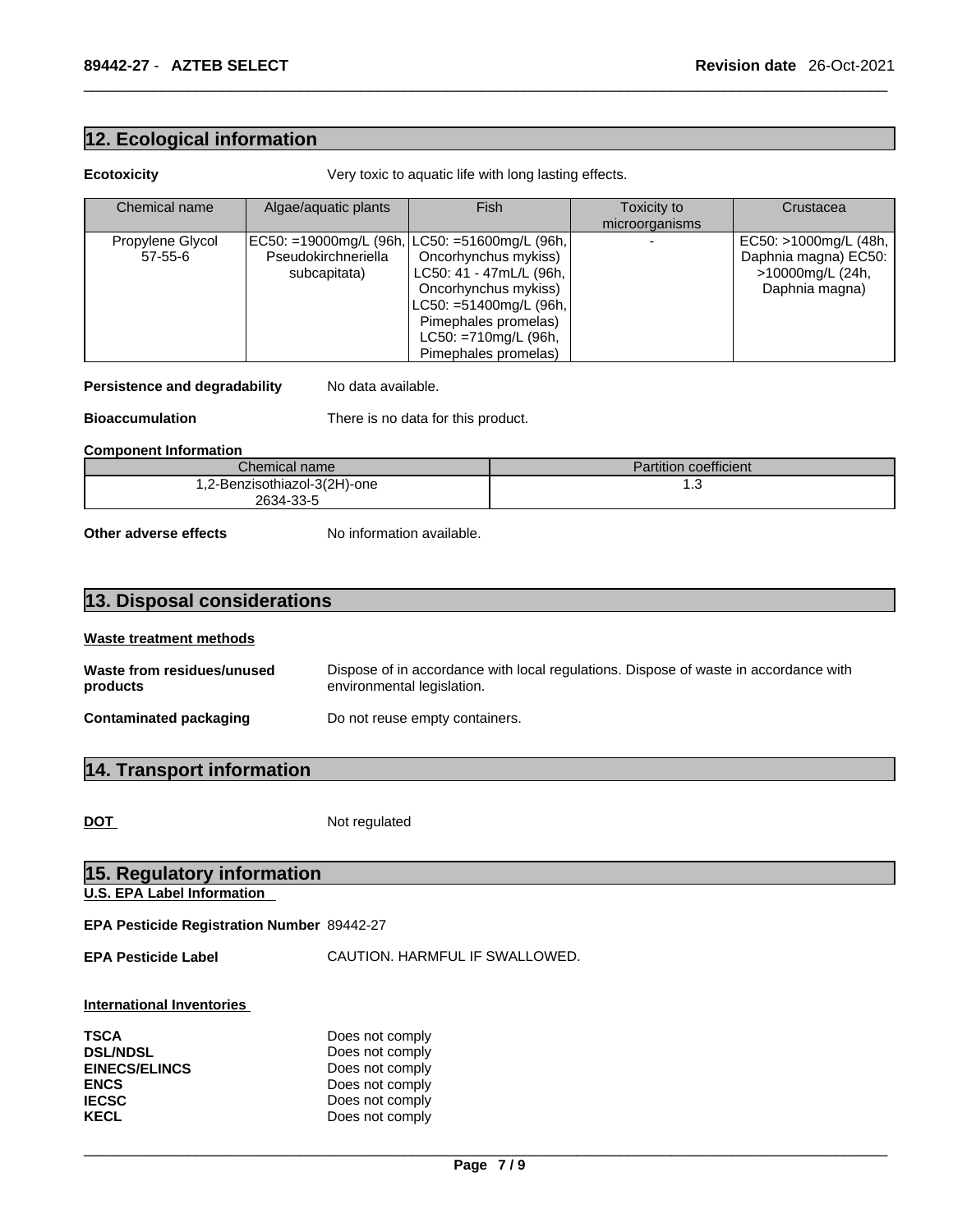| <b>PICCS</b> | Does not comply |
|--------------|-----------------|
| <b>AICS</b>  | Does not comply |

 **Legend:** 

 **TSCA** - United States Toxic Substances Control Act Section 8(b) Inventory

 **DSL/NDSL** - Canadian Domestic Substances List/Non-Domestic Substances List

- **EINECS/ELINCS**  European Inventory of Existing Chemical Substances/European List of Notified Chemical Substances
- **ENCS**  Japan Existing and New Chemical Substances

 **IECSC** - China Inventory of Existing Chemical Substances

 **KECL** - Korean Existing and Evaluated Chemical Substances

 **PICCS** - Philippines Inventory of Chemicals and Chemical Substances

 **AICS** - Australian Inventory of Chemical Substances

## **US Federal Regulations**

## **SARA 313**

Section 313 of Title III of the Superfund Amendments and Reauthorization Act of 1986 (SARA). This product does not contain any chemicals which are subject to the reporting requirements of the Act and Title 40 of the Code of Federal Regulations, Part 372.

## **SARA 311/312 Hazard Categories**

Should this product meet EPCRA 311/312 Tier reporting criteria at 40 CFR 370, refer to Section 2 of this SDS for appropriate classifications.

## **CWA (Clean WaterAct)**

This product does not contain any substances regulated as pollutants pursuant to the Clean Water Act (40 CFR 122.21 and 40 CFR 122.42).

## **CERCLA**

This material, as supplied, does not contain any substances regulated as hazardous substances under the Comprehensive Environmental Response Compensation and Liability Act (CERCLA) (40 CFR 302) or the Superfund Amendments and Reauthorization Act (SARA) (40 CFR 355). There may be specific reporting requirements at the local, regional, or state level pertaining to releases of this material.

## **US State Regulations**

## **California Proposition 65**

This product does not contain any Proposition 65 chemicals.

## **U.S. State Right-to-Know Regulations**

| Chemical name    | New Jersey | <b>Massachusetts</b> | Pennsylvania |
|------------------|------------|----------------------|--------------|
| Water            |            |                      |              |
| 7732-18-5        |            |                      |              |
| Propylene Glycol |            |                      |              |
| $57-55-6$        |            |                      |              |

| 16. Other information      |                                                                           |                       |                      |                                  |
|----------------------------|---------------------------------------------------------------------------|-----------------------|----------------------|----------------------------------|
| <b>NFPA</b>                | <b>Health hazards</b> 2                                                   | <b>Flammability</b> 0 | <b>Instability</b> 0 | Special hazards -                |
| <b>HMIS</b>                | Health hazards $2^*$                                                      | <b>Flammability</b> 0 | Physical hazards 0   | Personal protection X            |
| Chronic Hazard Star Legend | * = Chronic Health Hazard                                                 |                       |                      |                                  |
|                            | Key or legend to abbreviations and acronyms used in the safety data sheet |                       |                      |                                  |
|                            | Legend Section 8: EXPOSURE CONTROLS/PERSONAL PROTECTION                   |                       |                      |                                  |
| <b>TWA</b>                 | TWA (time-weighted average)                                               | <b>STEL</b>           |                      | STEL (Short Term Exposure Limit) |
|                            |                                                                           |                       | Skin designation     |                                  |